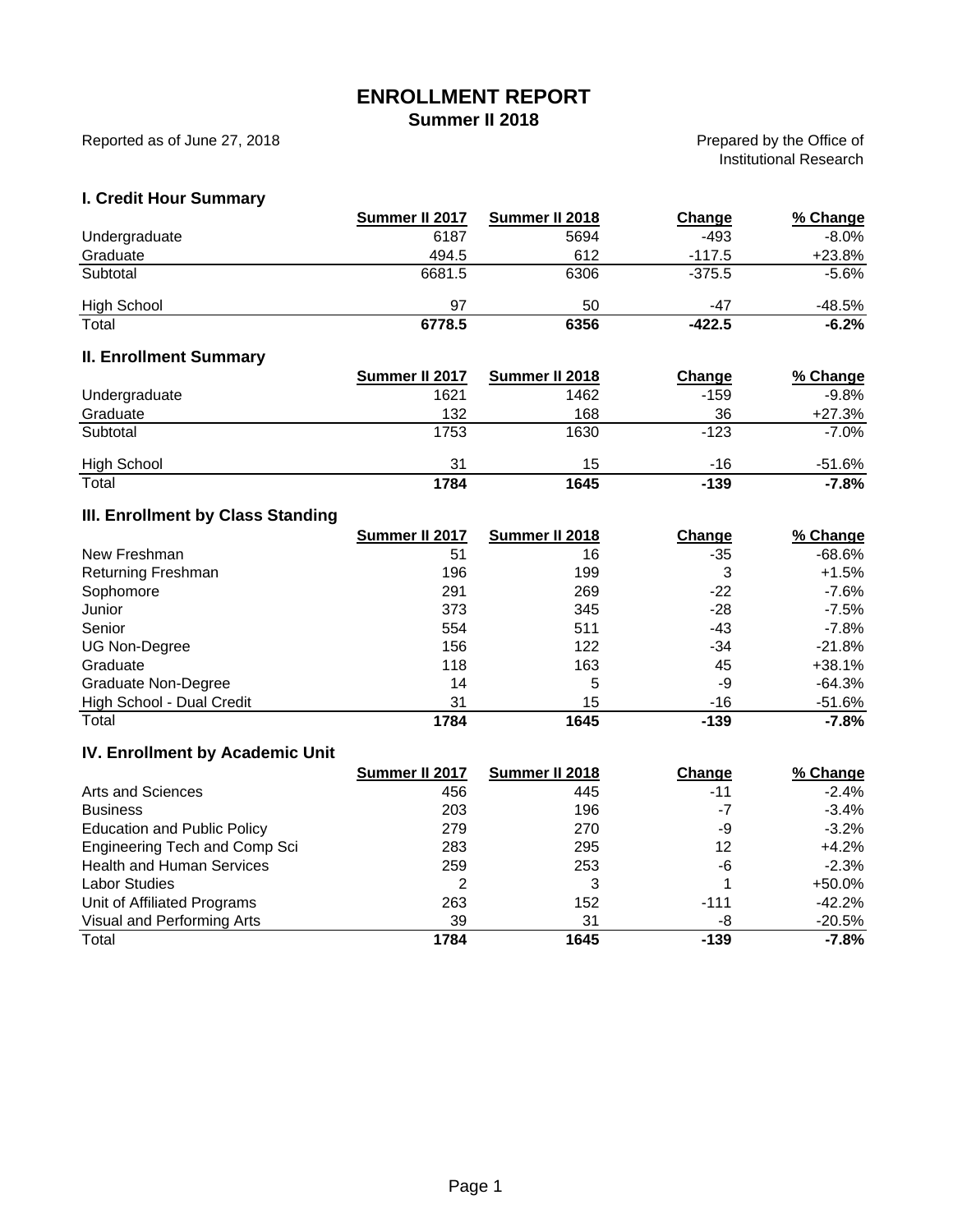#### **V. Credit Hours by Level and Residency**

|                                    | Summer II 2017 | Summer II 2018 | Change   | % Change  |
|------------------------------------|----------------|----------------|----------|-----------|
| <b>UG Resident</b>                 | 5636           | 5140           | -496     | $-8.8\%$  |
| <b>UG Non-Resident</b>             | 510            | 446            | -64      | $-12.5%$  |
| <b>UG Ohio Reciprocity</b>         | 138            | 125            | -13      | $-9.4\%$  |
| <b>UG Midwest Student Exchange</b> |                | 33             | 33       |           |
| <b>GR Resident</b>                 | 474.5          | 574            | 99.5     | +21.0%    |
| <b>GR Non-Resident</b>             | 20             | 32             | 12       | $+60.0\%$ |
| <b>GR Ohio Reciprocity</b>         | 0              | 6              | 6        |           |
| Total                              | 6778.5         | 6356           | $-422.5$ | $-6.2%$   |

## **VI. Enrollment by University**

|                          | Summer II 2017 | Summer II 2018 | Change | % Change |
|--------------------------|----------------|----------------|--------|----------|
| <b>Purdue University</b> | 846            | 819            | -27    | $-3.2\%$ |
| Indiana University       | 907            | 811            | -96    | -10.6%   |
| <b>High School</b>       | 31             | 15             | -16    | -51.6%   |
| Total                    | 1784           | 1645           | -139   | -7.8%    |

#### **VII. Credit Hours by University**

|                          | Summer II 2017 | Summer II 2018 | Change   | % Change |
|--------------------------|----------------|----------------|----------|----------|
| <b>Purdue University</b> | 3216           | 3110           | $-106$   | $-3.3\%$ |
| Indiana University       | 3465.5         | 3196           | -269.5   | -7.8%    |
| <b>High School</b>       | 97             | 50             | -47      | -48.5%   |
| Total                    | 6778.5         | 6356           | $-422.5$ | $-6.2%$  |

## **VIII. Full Time Equivalent (FTE) by Level**

|                    | Summer II 2017 | Summer II 2018 | Change  | % Change |
|--------------------|----------------|----------------|---------|----------|
| Undergraduate      | 1031.2         | 949            | -82     | -8.0%    |
| Graduate           | 82.4           | 102            | 20      | $+23.8%$ |
| <b>High School</b> | 16.2           | 8.3            | -8      | -48.8%   |
| Total              | 1129.8         | 1059.3         | $-70.5$ | $-6.2%$  |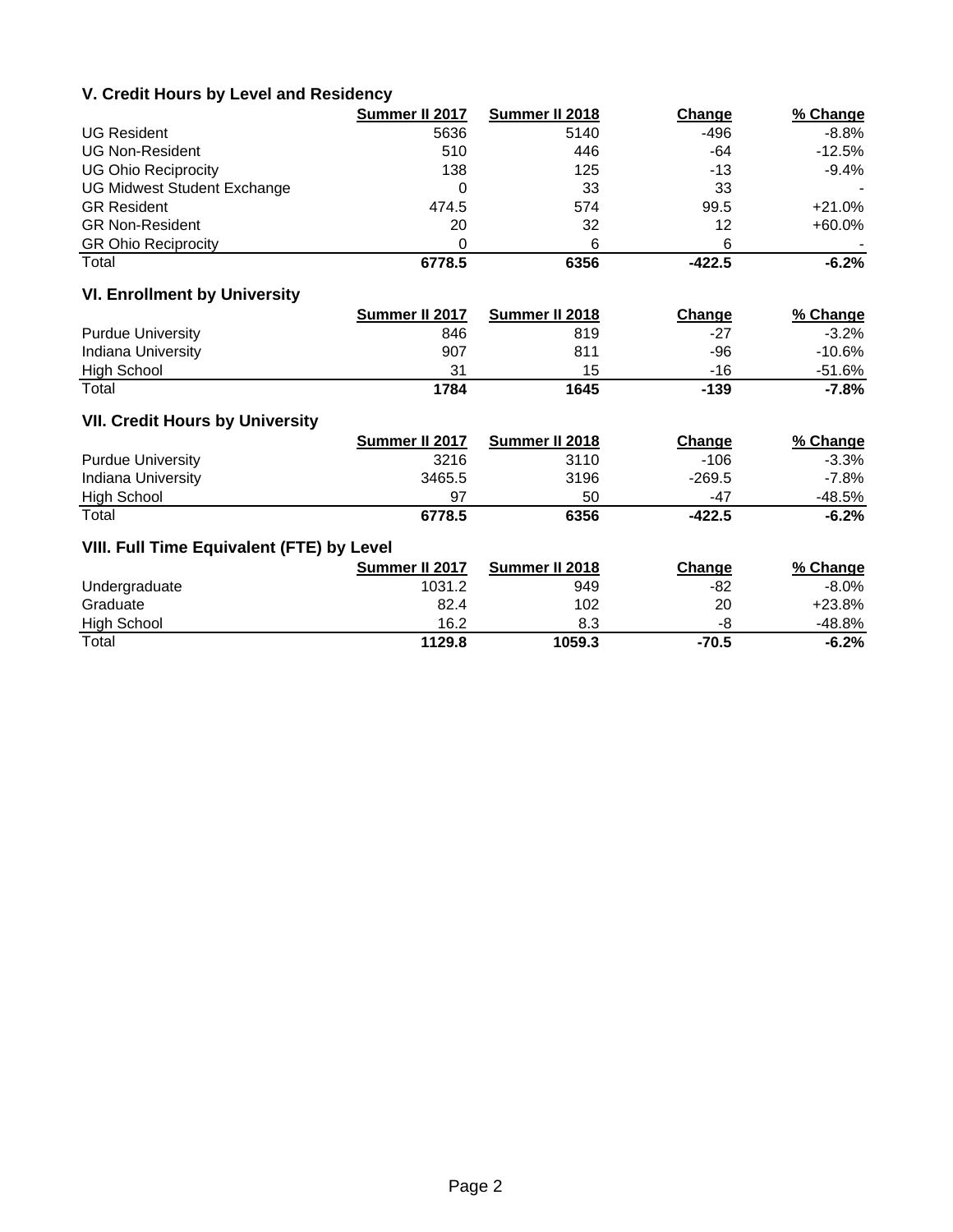#### **IX. Enrollment by Major Department**

| IX. Enrollment by Major Department |                                                         |                |                   |                |                        |
|------------------------------------|---------------------------------------------------------|----------------|-------------------|----------------|------------------------|
|                                    |                                                         | Summer II 2017 | Summer II 2018    | Change         | % Change               |
| Arts and Sciences                  | Anthropology and Sociology                              | 14             | 13                | -1             | $-7.1%$                |
|                                    | Arts and Sciences Spec Student                          | $\overline{2}$ | 0                 | $-2$           | $-100.0%$<br>$-100.0%$ |
|                                    | Arts and Sciences Transfer                              | 3<br>98        | $\mathbf 0$<br>93 | -3<br>-5       | $-5.1%$                |
|                                    | Biology                                                 | 17             | 11                | -6             | $-35.3%$               |
|                                    | Chemistry                                               |                |                   |                |                        |
|                                    | Communication                                           | 39             | 31                | -8             | $-20.5%$               |
|                                    | <b>Communication Sci &amp; Disorders</b>                | 10             | 7                 | $-3$           | $-30.0%$               |
|                                    | <b>English and Linguistics</b>                          | 27             | 19                | -8             | $-29.6%$               |
|                                    | <b>General Studies</b>                                  | 124            | 129               | 5              | $+4.0%$                |
|                                    | <b>Graduate School Transfers</b>                        | $\mathbf 0$    | 1                 | 1              |                        |
|                                    | History                                                 | 14             | 13                | -1             | $-7.1%$                |
|                                    | Intl Language and Cul Studies                           | 3              | 8                 | 5              | +166.7%                |
|                                    | <b>Mathematical Sciences</b>                            | 21             | 34                | 13             | +61.9%                 |
|                                    | Physics                                                 | 11             | 15                | 4              | +36.4%                 |
|                                    | <b>Political Science</b>                                | 16             | 22                | 6              | +37.5%                 |
|                                    | Psychology                                              | 53             | 48                | -5             | $-9.4%$                |
|                                    | Science and Other PU Transfer                           | 4              | $\mathbf{1}$      | -3             | $-75.0%$               |
|                                    | Total                                                   | 456            | 445               | $-11$          | $-2.4%$                |
| <b>Business</b>                    | Accounting and Finance                                  | 85             | 65                | $-20$          | $-23.5%$               |
|                                    | <b>Business Administration</b>                          | 22             | 30                | 8              | +36.4%                 |
|                                    | Economics                                               | 6              | $\overline{7}$    | $\mathbf{1}$   | +16.7%                 |
|                                    | Management and Marketing                                | 90             | 94                | $\overline{4}$ | +4.4%                  |
|                                    | Total                                                   | 203            | 196               | $-7$           | $-3.4%$                |
| <b>Education and Public Policy</b> | <b>Education General</b>                                | 5              | 5                 | 0              | $+0.0%$                |
|                                    | <b>Educational Studies</b>                              | 122            | 139               | 17             | +13.9%                 |
|                                    | <b>Professional Studies</b>                             | 86             | 86                | 0              | $+0.0%$                |
|                                    | <b>Public Policy</b>                                    | 66             | 40                | -26            | $-39.4%$               |
|                                    | Total                                                   | 279            | 270               | -9             | $-3.2%$                |
| Engineering Tech and Comp Sci      | Civil/Mechanical Engineering                            | 48             | 56                | 8              | +16.7%                 |
|                                    | <b>Computer Science</b>                                 | 67             | 72                | 5              | $+7.5%$                |
|                                    | Electrical/Computer Engr                                | 24             | 23                | $-1$           | $-4.2%$                |
|                                    |                                                         | 69             | 83                | 14             | $+20.3%$               |
|                                    | Org Leadership and Supervision<br>School of Polytechnic | 75             | 61                | -14            | $-18.7%$               |
|                                    | Total                                                   | 283            | 295               | 12             | $+4.2%$                |
|                                    |                                                         |                |                   |                |                        |
| <b>Health and Human Services</b>   | <b>Dental Education</b>                                 | 21             | 17                | $-4$           | $-19.0%$               |
|                                    | Hospitality and Tourism Mgmt                            | 24             | 17                | $-7$           | $-29.2%$               |
|                                    | <b>Human Services</b>                                   | 47             | 29                | $-18$          | $-38.3%$               |
|                                    | Med Imaging and Radiologic Sci                          | 8              | 12                | 4              | +50.0%                 |
|                                    | Nursing                                                 | 159            | 178               | 19             | $+11.9%$               |
|                                    | Total                                                   | 259            | 253               | -6             | $-2.3%$                |
| <b>Labor Studies</b>               | Labor Studies                                           | 2              | 3                 | 1              | $+50.0%$               |
|                                    | Total                                                   | $\overline{2}$ | 3                 | 1              | +50.0%                 |
| Unit of Affiliated Programs        | <b>Collegiate Connection</b>                            | 31             | 15                | $-16$          | $-51.6%$               |
|                                    | <b>Mastodon Advising Center</b>                         | 15             | 3                 | $-12$          | $-80.0%$               |
|                                    | <b>Student Success &amp; Transitions</b>                | 217            | 134               | $-83$          | $-38.2%$               |
|                                    | Total                                                   | 263            | 152               | $-111$         | $-42.2%$               |
| Visual and Performing Arts         | Fine Arts                                               | 14             | 5                 | -9             | $-64.3%$               |
|                                    | Music                                                   | 9              | 10                | 1              | $+11.1%$               |
|                                    | Theatre                                                 | $\overline{c}$ | 6                 | 4              | +200.0%                |
|                                    | Visual Communication Design                             | 14             | 10                | -4             | $-28.6%$               |
|                                    | Total                                                   | 39             | 31                | -8             | $-20.5%$               |
| Total                              |                                                         | 1784           | 1645              | $-139$         | $-7.8%$                |